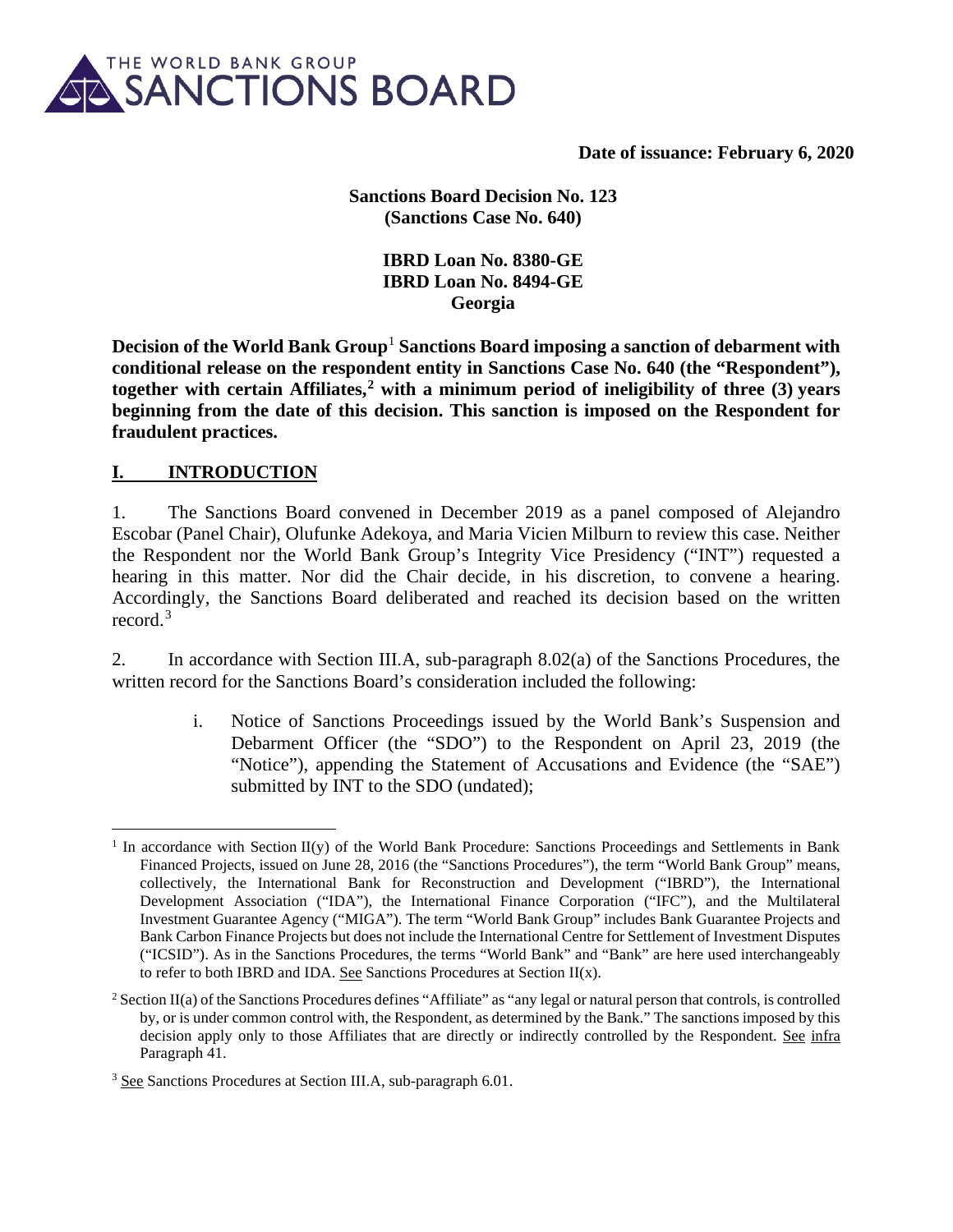

- ii. Explanation submitted by the Respondent to the SDO on May 30, 2019 (the "Explanation":
- iii. Response submitted by the Respondent and received by the Secretary to the Sanctions Board on July 29, 2019 (the "Response"); and
- iv. Reply submitted by INT to the Secretary to the Sanctions Board on August 29, 2019 (the "Reply").

3. On April 23, 2019, pursuant to Section III.A, sub-paragraphs 4.01 and 4.02 of the Sanctions Procedures, the SDO issued the Notice and temporarily suspended the Respondent, together with any entity that is an Affiliate directly or indirectly controlled by the Respondent, from eligibility<sup>[4](#page-1-0)</sup> with respect to any Bank-Financed Projects,<sup>[5](#page-1-1)</sup> pending the final outcome of these sanctions proceedings. The Notice specified that the temporary suspension would apply across the operations of the World Bank Group. In addition, pursuant to Section III.A, sub-paragraphs 4.01(c), 9.01, and 9.04 of the Sanctions Procedures, the SDO recommended in the Notice the sanction of debarment with conditional release for the Respondent, together with any entity that is an Affiliate directly or indirectly controlled by the Respondent. The SDO recommended a minimum period of ineligibility of four (4) years, after which period the Respondent may be released from ineligibility only if it has, in accordance with Section III.A, sub-paragraph 9.03 of the Sanctions Procedures, demonstrated to the World Bank Group's Integrity Compliance Officer (the "ICO") that it has (i) taken appropriate remedial measures to address the sanctionable practice for which the Respondent has been sanctioned and (ii) adopted and implemented an effective integrity compliance program in a manner satisfactory to the Bank.

### **II. GENERAL BACKGROUND**

4. This case arises in the context of two projects in Georgia (the "Borrower"): (i) the Second Regional and Municipal Infrastructure Development Project, which seeks to improve the efficiency and reliability of targeted municipal services and infrastructure ("Project 1"); and (ii) the Third Regional Development Project, which seeks to improve infrastructure services and institutional capacity to support increased contribution of tourism in the local economy of certain regions ("Project 2") (together, the "Projects"). IBRD and the Borrower entered into two loan agreements to finance the Projects: (i) a loan agreement to provide US\$30 million for Project 1, dated August 18, 2014 ("Loan Agreement 1"); and (ii) a loan agreement to provide US\$60 million for Project 2, dated August 7, 2015 ("Loan Agreement 2") (together, the "Loan Agreements"). Both Projects are being implemented by the same project implementation unit (the "PIU").

<span id="page-1-0"></span><sup>&</sup>lt;sup>4</sup> The full scope of ineligibility effected by a temporary suspension is set out in the Sanctions Procedures at Section III.A, sub-paragraphs  $4.02(a)$  and  $9.01(c)$ , read together.

<span id="page-1-1"></span><sup>&</sup>lt;sup>5</sup> The term "Bank-Financed Projects" encompasses an investment project or a program for results operation, for which IBRD or IDA (as the case may be), whether acting for its own account or in the capacity as administrator of trust funds funded by donors, has provided financing in the form of a loan, credit or grant and governed by the Bank's Procurement Guidelines, Consultant Guidelines, or Anti-Corruption Guidelines. See Sanctions Procedures at Section II(e).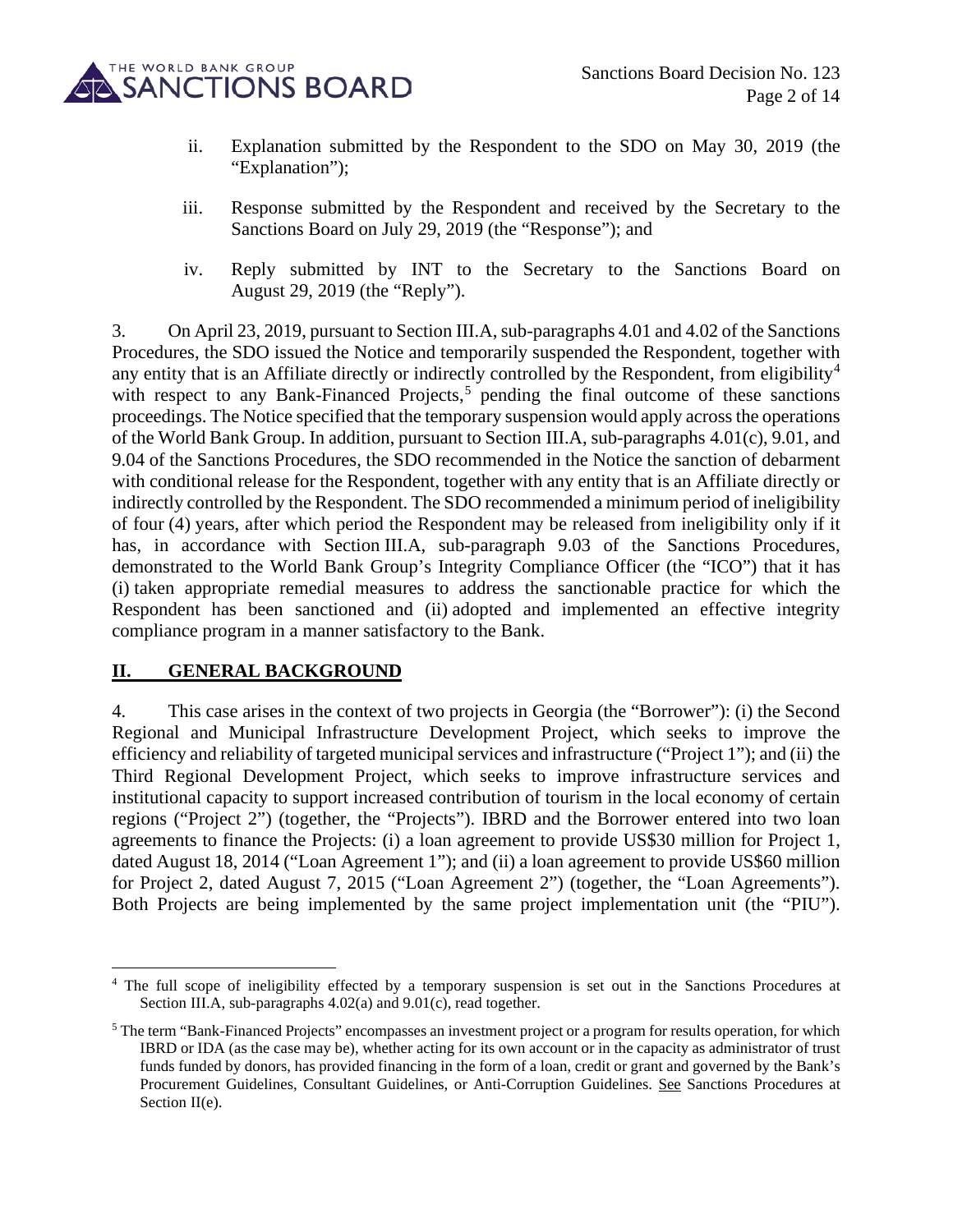

Project 1 became effective on December 16, 2014, and is scheduled to close on April 30, 2021. Project 2 became effective on October 15, 2015, and is scheduled to close on December 31, 2022.

5. On October 6, 2017, the PIU issued bidding documents for a contract for the rehabilitation of a botanical garden under Project 1 ("Contract 1"). On November 3, 2017, the PIU issued bidding documents for a contract for the conversion of a cinema building under Project 2 ("Contract 2"). The Respondent submitted a bid for Contract 1 on November 7, 2017 ("Bid 1"), and a bid for Contract 2 on December 4, 2017 ("Bid 2") (together, the "Bids"). The PIU recommended the award of Contract 1 and Contract 2 (together, the "Contracts") to other bidders.

6. INT alleges that the Respondent engaged in fraudulent practices by knowingly failing to disclose required information in the Bids.

## **III. APPLICABLE STANDARDS OF REVIEW**

7. *Standard of proof*: Pursuant to Section III.A, sub-paragraph 8.02(b)(i) of the Sanctions Procedures, the Sanctions Board determines whether the evidence presented by INT, as contested by a respondent, supports the conclusion that it is "more likely than not" that the respondent engaged in a sanctionable practice. Section III.A, sub-paragraph 8.02(b)(i) defines "more likely than not" to mean that, upon consideration of all the relevant evidence, a preponderance of the evidence supports a finding that the respondent engaged in a sanctionable practice.

8. *Burden of proof*: Under Section III.A, sub-paragraph 8.02(b)(ii) of the Sanctions Procedures, INT bears the initial burden of proof to present evidence sufficient to establish that it is more likely than not that a respondent engaged in a sanctionable practice. Upon such a showing by INT, the burden of proof shifts to the respondent to demonstrate that it is more likely than not that its conduct did not amount to a sanctionable practice.

9. *Evidence*: As set forth in Section III.A, sub-paragraph 7.01 of the Sanctions Procedures, formal rules of evidence do not apply; and the Sanctions Board has discretion to determine the relevance, materiality, weight, and sufficiency of all evidence offered.

10. *Applicable definitions of fraudulent practice*: Loan Agreement 1 provided that the World Bank's Guidelines: Procurement of Goods, Works, and Non-Consulting Services under IBRD Loans and IDA Credits and Grants by World Bank Borrowers (January 2011) (the "January 2011 Procurement Guidelines") would apply to the procurement of works under Project 1. Loan Agreement 2 provided that the World Bank's Guidelines: Procurement of Goods, Works, and Non-Consulting Services under IBRD Loans and IDA Credits and Grants by World Bank Borrowers (January 2011, revised July 2014) (the "July 2014 Procurement Guidelines") would apply to the procurement of works under Project 2. The bidding documents for each of the Contracts referred to the July 2014 Procurement Guidelines, and set out a definition of "fraudulent practice" consistent with the common definition in the January 2011 and July 2014 Procurement Guidelines. Paragraph l.16(a)(ii) of each version of these Guidelines defines a fraudulent practice as "any act or omission, including a misrepresentation, that knowingly or recklessly misleads, or attempts to mislead, a party to obtain a financial or other benefit or to avoid an obligation." A footnote to this definition explains that the term "party" refers to a public official; the terms "benefit" and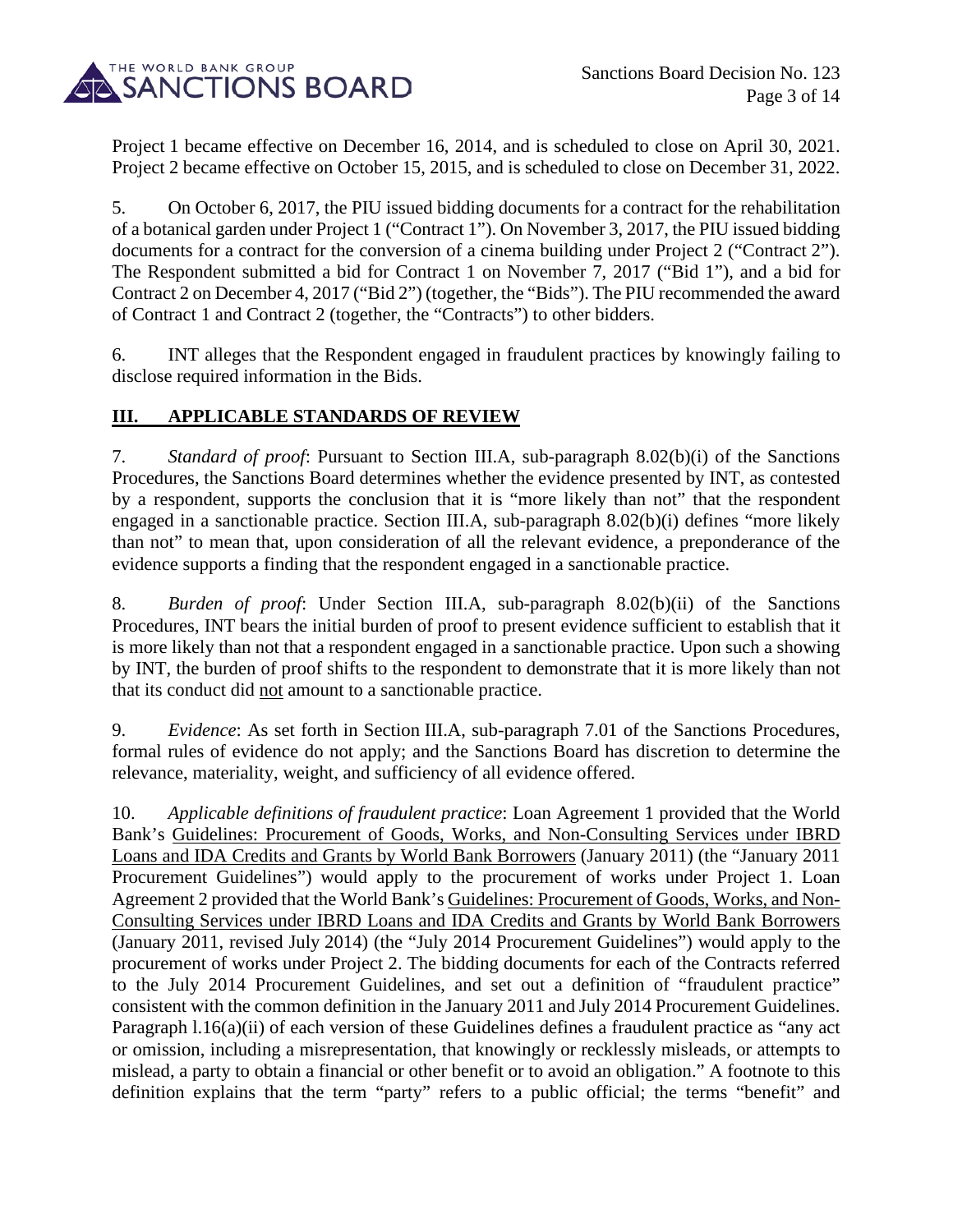

"obligation" relate to the procurement process or contract execution; and the "act or omission" is intended to influence the procurement process or contract execution.<sup>[6](#page-3-0)</sup>

# **IV. PRINCIPAL CONTENTIONS OF THE PARTIES**

## **A. INT's Principal Contentions in the SAE**

11. INT alleges that the Respondent failed to disclose five outstanding contractual obligations (the "Omitted Contracts") in each of the Bids, thereby breaching express tender requirements and misrepresenting its financial capacity. According to INT, the Omitted Contracts consisted of: (i) a contract for construction works at a residential complex, between the Respondent and a Georgian national agency ("Omitted Contract 1"); (ii) a contract for road works, between the Respondent and a Georgian local agency ("Omitted Contract 2"); (iii) a contract for construction works at an airport, between the Respondent and a Georgian state-owned enterprise ("Omitted Contract 3"); (iv) a contract for construction works at an office building, between the Respondent and a Georgian state-owned enterprise ("Omitted Contract 4"); and (v) a contract for construction works at a landfill site, between the Respondent and a Georgian state-owned enterprise ("Omitted Contract 5"). INT asserts that the Respondent knowingly attempted to mislead the PIU in order to meet the qualification conditions and ultimately secure the Contracts. INT does not identify any relevant aggravating or mitigating factors.

## **B. The Respondent's Principal Contentions in its Explanation and Response**

12. The Respondent acknowledges the failure to identify the Omitted Contracts in the Bids but denies that its personnel acted with the intent to mislead a party. According to the Respondent, its staff considered that the Omitted Contracts were not subject to mandatory disclosure because, at the time of submission of the Bids, the works were inactive or had been subcontracted to other companies and therefore did not affect the Respondent's financial capacity. The Respondent requests mitigation, referencing: (i) minor role in the misconduct; (ii) internal action against responsible individual; (iii) implementation of enhanced controls; (iv) absence of aggravating factors; (v) absence of harm to public safety and welfare; and (vi) voluntary restraint.

# **C. INT's Principal Contentions in the Reply**

13. INT submits, as an alternative argument, that the Respondent acted at least recklessly in making the alleged misrepresentations. INT also contends that the Respondent's asserted interpretation of the applicable disclosure requirements is self-serving, unreasonable, and unsupported by evidence. In addition, INT opposes mitigation as requested by the Respondent.

### **V. THE SANCTIONS BOARD'S ANALYSIS AND CONCLUSIONS**

14. The Sanctions Board will first consider whether it is more likely than not that the alleged fraudulent practices occurred and, if so, whether the Respondent may be held liable for the

<span id="page-3-0"></span><sup>6</sup> January 2011 Procurement Guidelines at para. 1.16(a)(ii), n.21; July 2014 Procurement Guidelines at para. 1.16(a)(ii), n.21.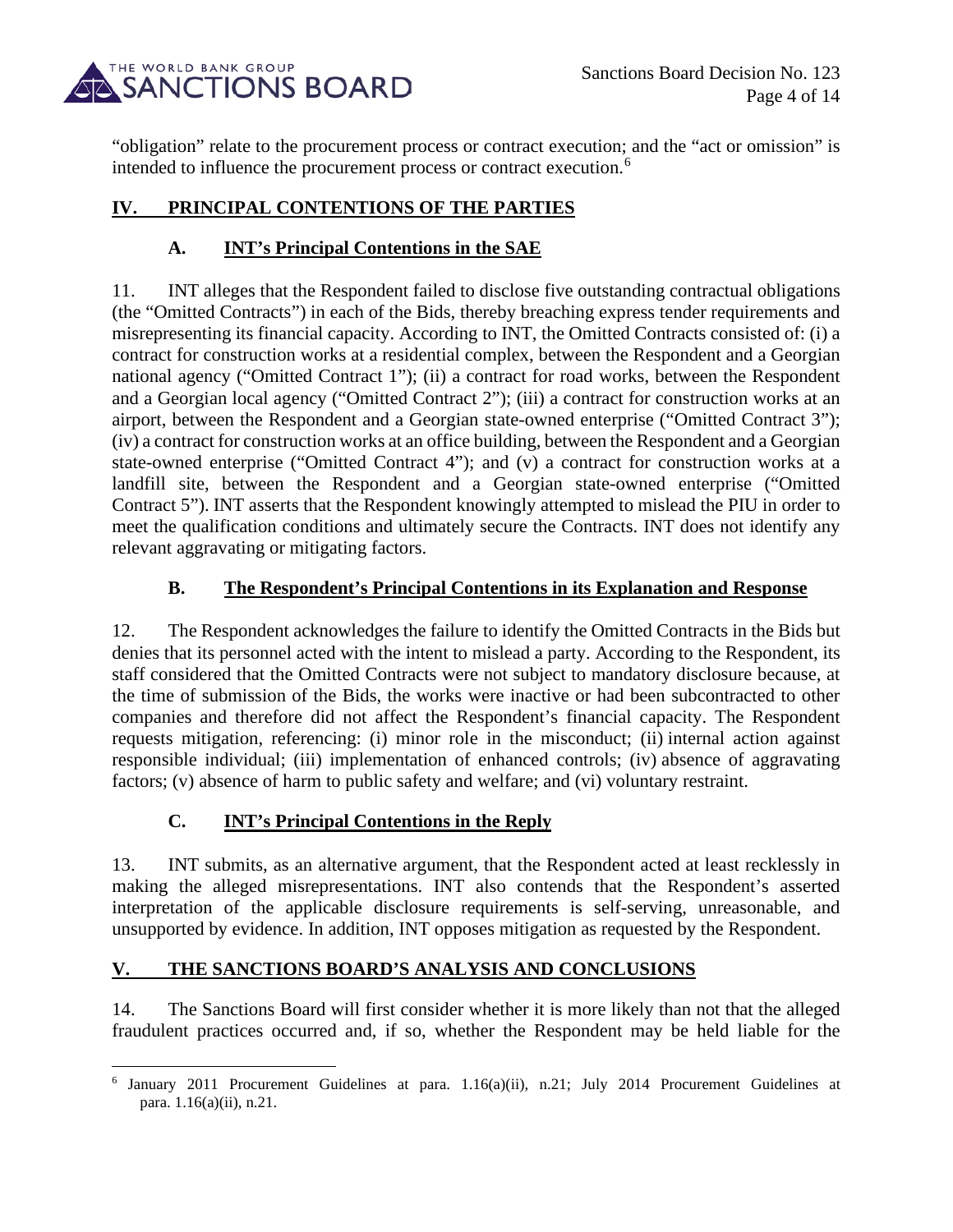

misconduct. The Sanctions Board will then determine what sanctions, if any, should be imposed on the Respondent.

#### **A. Evidence of Fraudulent Practices**

15. In accordance with the definition of "fraudulent practice" under the January 2011 and July 2014 Procurement Guidelines, INT bears the initial burden to prove that it is more likely than not that the Respondent (i) engaged in an act or omission, including a misrepresentation, (ii) that knowingly or recklessly misled, or attempted to mislead, a party (iii) to obtain a financial or other benefit or to avoid an obligation.

#### 1. Act or omission, including a misrepresentation

16. INT alleges that the Respondent failed to disclose the Omitted Contracts in each of the Bids, thereby breaching express tender requirements and misrepresenting its financial capacity. The Respondent concedes the omissions but denies any wrongdoing. The Respondent implies that the Omitted Contracts were not subject to disclosure because these contractual obligations did not affect the Respondent's financial capacity at the time of submission of the Bids.

17. The Sanctions Board has consistently determined that a failure to meet disclosure obligations may constitute an omission or misrepresentation under the first element of fraudulent practice.[7](#page-4-0) In the present case, the bidding documents for both Contracts instructed bidders to list their ongoing works or contracts in a standard bidding form ("Form CCC") as proof of qualification and available annual capacity "to implement the works prescribed by the [C]ontract while already being liable to the [PIU] or other agencies." The provisions in question contained no exceptions and specified that this requirement applied to "awarded contracts as well as those contracts on which [bidders] have received an acceptance letter or a letter of intention and those contracts, which are coming to an end, but [for which] the final certificates have not yet been issued" (emphasis added). Considering the totality of the evidence, the Sanctions Board concludes that this requirement applied to the Omitted Contracts. In particular, contemporaneous extracts from the Georgian state procurement database show, and the Respondent does not dispute, that the Omitted Contracts had been awarded to the Respondent and remained ongoing when the Respondent submitted the Bids. While the Respondent argues that it was not performing any works or allocating any resources to the Omitted Contracts at that time, these assertions are immaterial to the obligation at issue. All bidders were explicitly required to disclose any awarded contracts for which a completion certificate had yet to be signed – without exception. Nothing in the bidding documents suggests that the Respondent was allowed to exclude any relevant contracts based on the Respondent's own assessment of the financial impact of such contracts.

<span id="page-4-0"></span><sup>&</sup>lt;sup>7</sup> See, e.g., Sanctions Board Decision No. 56 (2013) at paras.  $44-49$ ; Sanctions Board Decision No. 60 (2013) at paras. 94-96; Sanctions Board Decision No. 83 (2015) at paras. 48-50, 57; Sanctions Board Decision No. 88 (2016) at paras. 24-29; Sanctions Board Decision No. 92 (2017) at paras. 67-70; Sanctions Board Decision No. 114 (2018) at paras. 31-35; and Sanctions Board Decision No. 120 (2019) at paras. 31-35.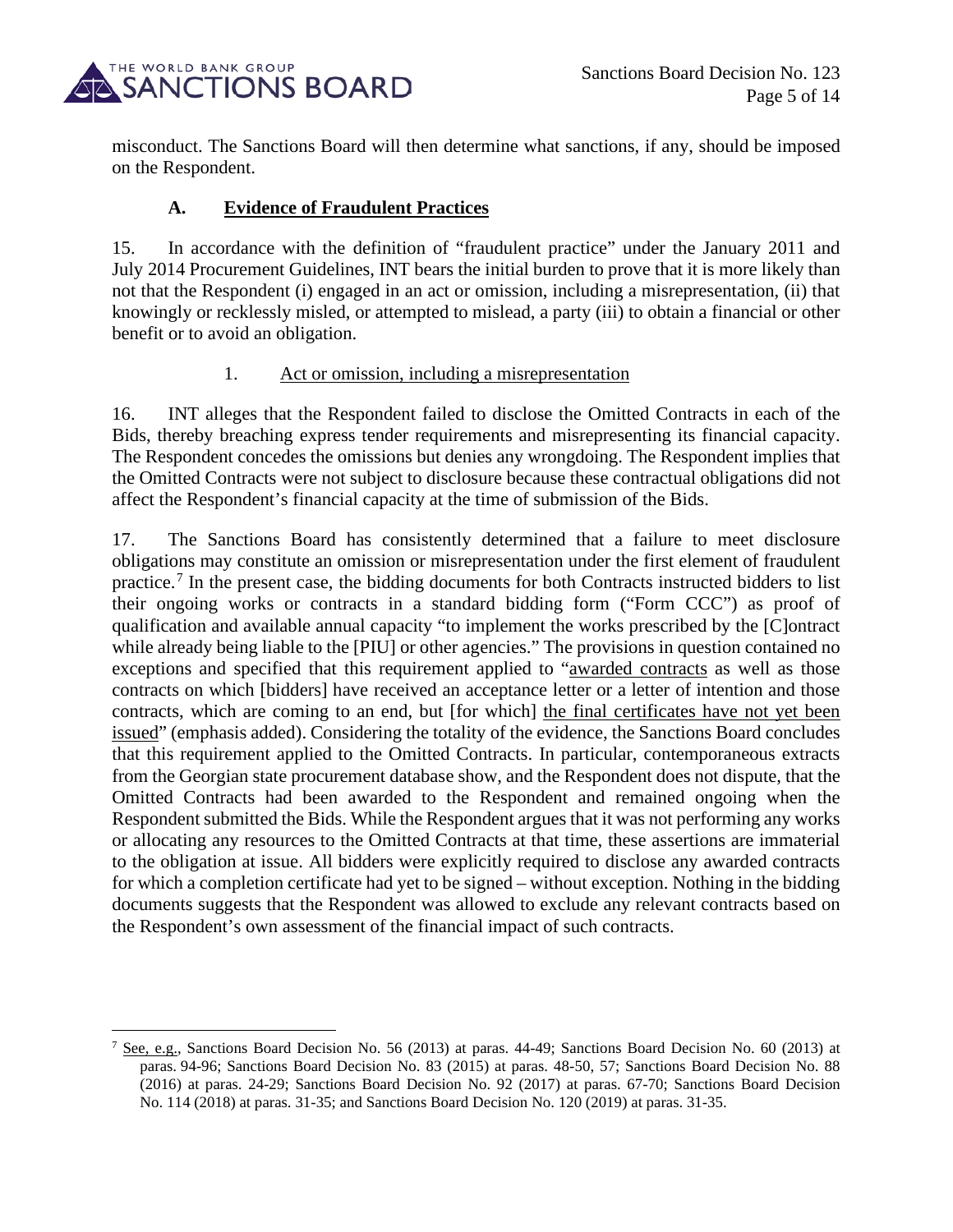

18. In these circumstances, the Sanctions Board finds that it is more likely than not that representatives of the Respondent engaged in misrepresentations by failing to disclose the Omitted Contracts in the Bids.

### 2. That knowingly or recklessly misled, or attempted to mislead, a party

19. INT submits that, in making the misrepresentations in question, the Respondent knowingly or at least recklessly attempted to mislead a party. The Respondent argues that there was no "intentional omission of relevant facts and misrepresentation of information."

20. The Sanctions Procedures recognize the Sanctions Board's discretion to infer knowledge on the part of a respondent from circumstantial evidence, and state broadly that any kind of evidence may form the basis of conclusions reached by the Sanctions Board.<sup>[8](#page-5-0)</sup> In the present case, the record supports INT's allegation of knowledge.

21. With respect to the omission in Bid 1, the relevant Form CCC and the Respondent's own assertions indicate that the Respondent's staff: (i) was aware of the disclosure requirements at issue; (ii) identified, based on these requirements, which of the Respondent's awarded contracts were pending; and (iii) made a conscious decision to disclose only some of these contracts in the Bids, deliberately excluding the Omitted Contracts. As addressed in Paragraph 17 above, this selective disclosure assertedly sought to satisfy the perceived purpose of the obligation (identifying contracts that affected the bidders' financial capacity), as opposed to the actual language of the requirements (identifying contracts that had been awarded to the bidders and remained pending). However, this course of action finds no support in the bidding documents and appears unreasonable in this context. Particularly in light of the Respondent's demonstrated experience in procurement processes for Bank-financed contracts and its asserted history of cooperation with the PIU, these circumstances suggest that the Respondent's employees knew and understood that they were breaching the applicable rules.

22. With respect to the omission in Bid 2, in addition to the circumstances described above, the record also reveals that the Respondent was effectively on notice that the Omitted Contracts were subject to mandatory disclosure. Contemporaneous documentation shows that after the submission of Bid 1, and prior to the submission of Bid 2, the PIU: (i) consulted the state procurement system and determined that the Respondent had failed to identify the Omitted Contracts in Bid 1; (ii) notified the Respondent that the system had detected the Omitted Contracts; and (iii) asked the Respondent to provide further information about the status of the Omitted Contracts. The communications from the PIU clearly indicated that the Omitted Contracts were relevant to the selection criteria. Nevertheless, the Respondent subsequently repeated the same omission in Bid 2. This evidence further demonstrates that the Respondent's staff acted knowingly in making the misrepresentation at issue.

23. The Sanctions Board finds that the Respondent did not satisfactorily rebut the evidence of knowledge examined above. Specifically, the Respondent asserts that its staff: (i) would not have attempted to conceal the Omitted Contracts from the PIU because the Respondent's contractual

<span id="page-5-0"></span><sup>8</sup> Sanctions Procedures at Section III.A, sub-paragraph 7.01.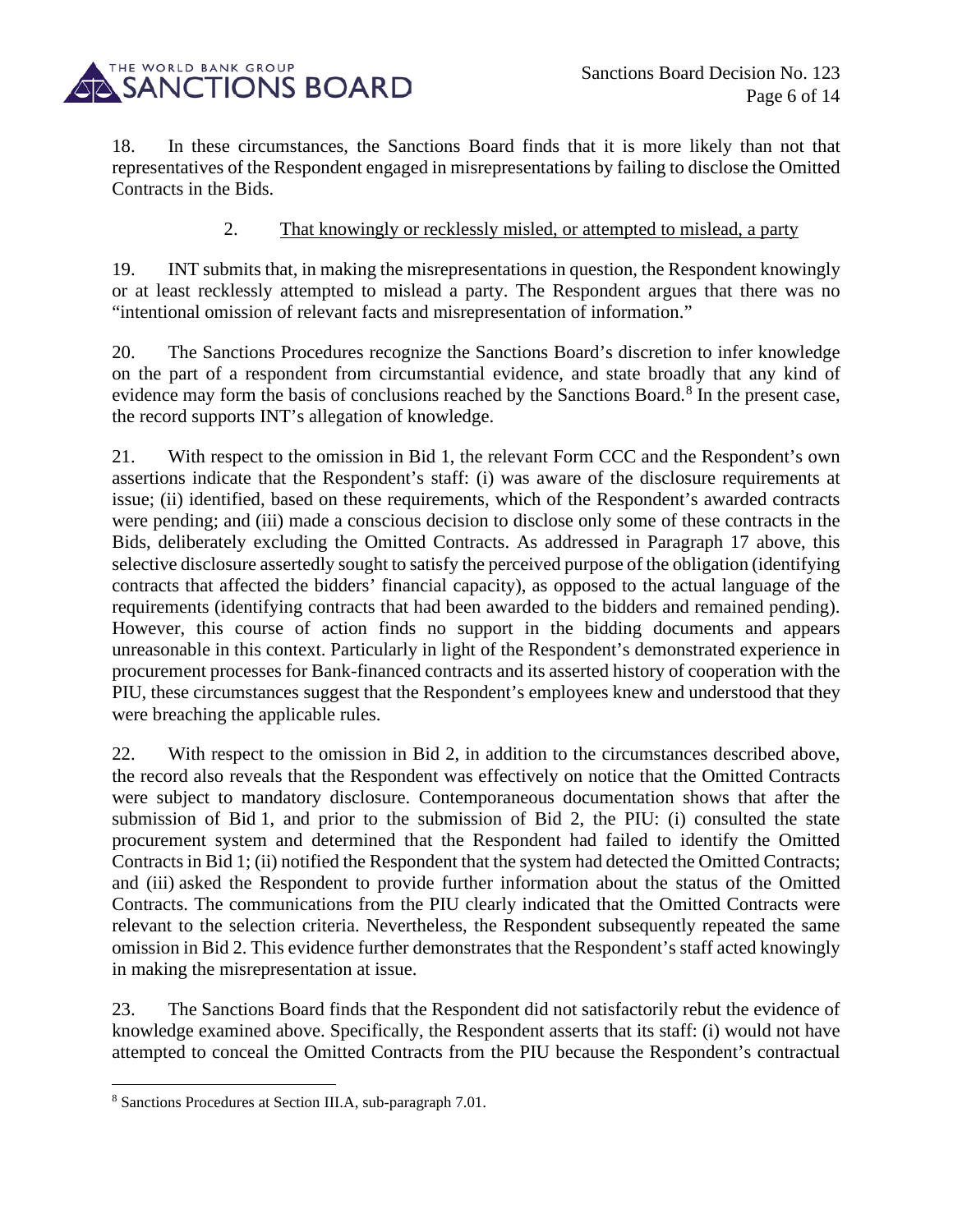

history was readily available on the state procurement database; (ii) misunderstood the applicable requirements, believing that the Omitted Contracts were not subject to disclosure because they did not affect the Respondent's financial capacity; (iii) did not interpret the aforementioned communications from the PIU as a notice of wrongdoing, as they contained "no indication of misconduct and/or improper understanding of requirements of tender;" and (iv) repeated the omission in Bid 2 in the interest of consistency and believing that it was possible to rectify any misunderstandings through an amendment to the bid. The Sanctions Board is not persuaded by these arguments. First, the fact that the omitted information was public, or easily ascertainable, has no bearing on whether the Respondent's employees were aware that the omission was improper. Second, the Respondent's misunderstanding defense is premised on assertions that the Omitted Contracts were inactive or had been subcontracted to other companies when the Bids were submitted.<sup>[9](#page-6-0)</sup> However, the Sanctions Board observes that these assertions are, for the most part, uncorroborated or contradicted by evidence.<sup>[10](#page-6-1)</sup> For example, while the Respondent claims that Omitted Contract 4 had been suspended before the submission of Bid 1, the record shows that the official notice of suspension was not issued until two weeks after the submission of Bid 2. Third, while it is true that the PIU did not expressly accuse the Respondent of wrongdoing, the correspondence in question clearly indicated that the Omitted Contracts should have been disclosed. Fourth, for a finding of intent, it is irrelevant whether Bid 2 could be amended after the fact, as the Respondent's employees were aware of the misrepresentation at the time that it was made.

24. For the reasons above, the Sanctions Board finds that it is more likely than not that representatives of the Respondent, in declining to disclose the Omitted Contracts in the Bids, knowingly attempted to mislead a party.

#### 3. To obtain a financial or other benefit or to avoid an obligation

25. INT argues that the Respondent failed to identify the Omitted Contracts in order to misrepresent the true value of its outstanding works and available annual capacity, thereby meeting the qualification requirements for the Contracts. The Respondent contends that it was not awarded the Contracts and therefore it derived no financial or other benefit from the conduct at issue.

<span id="page-6-0"></span><sup>&</sup>lt;sup>9</sup> Specifically, the Respondent asserts that at the time of submission of the Bids: (i) the Respondent was negotiating to subcontract Omitted Contract 1; (ii) Omitted Contract 2 had been subcontracted to another company; (iii) the construction permit for Omitted Contract 3 was pending; and (iv) works under Omitted Contracts 4 and 5 had been suspended.

<span id="page-6-1"></span><sup>&</sup>lt;sup>10</sup> The Respondent presented several documents to support these assertions, including contemporaneous agreements, invoices, and correspondence. However, this evidence appears to substantiate only the purported status of Omitted Contract 2 (a service agreement indicating that the Respondent subcontracted Omitted Contract 2 to another company approximately one month before submitting Bid 1) and Omitted Contract 3 (a contemporaneous letter from a Georgian state-owned enterprise referencing issues with the construction permit for Omitted Contract 3). With respect to the other contracts, the documentation provided shows that: (i) Omitted Contract 1 was not subcontracted to another company until seven months after the submission of Bid 2; (ii) works under Omitted Contract 4 were not officially suspended until two weeks after the submission of Bid 2; and (iii) Omitted Contract 5 was officially terminated approximately ten months after the submission of Bid 2.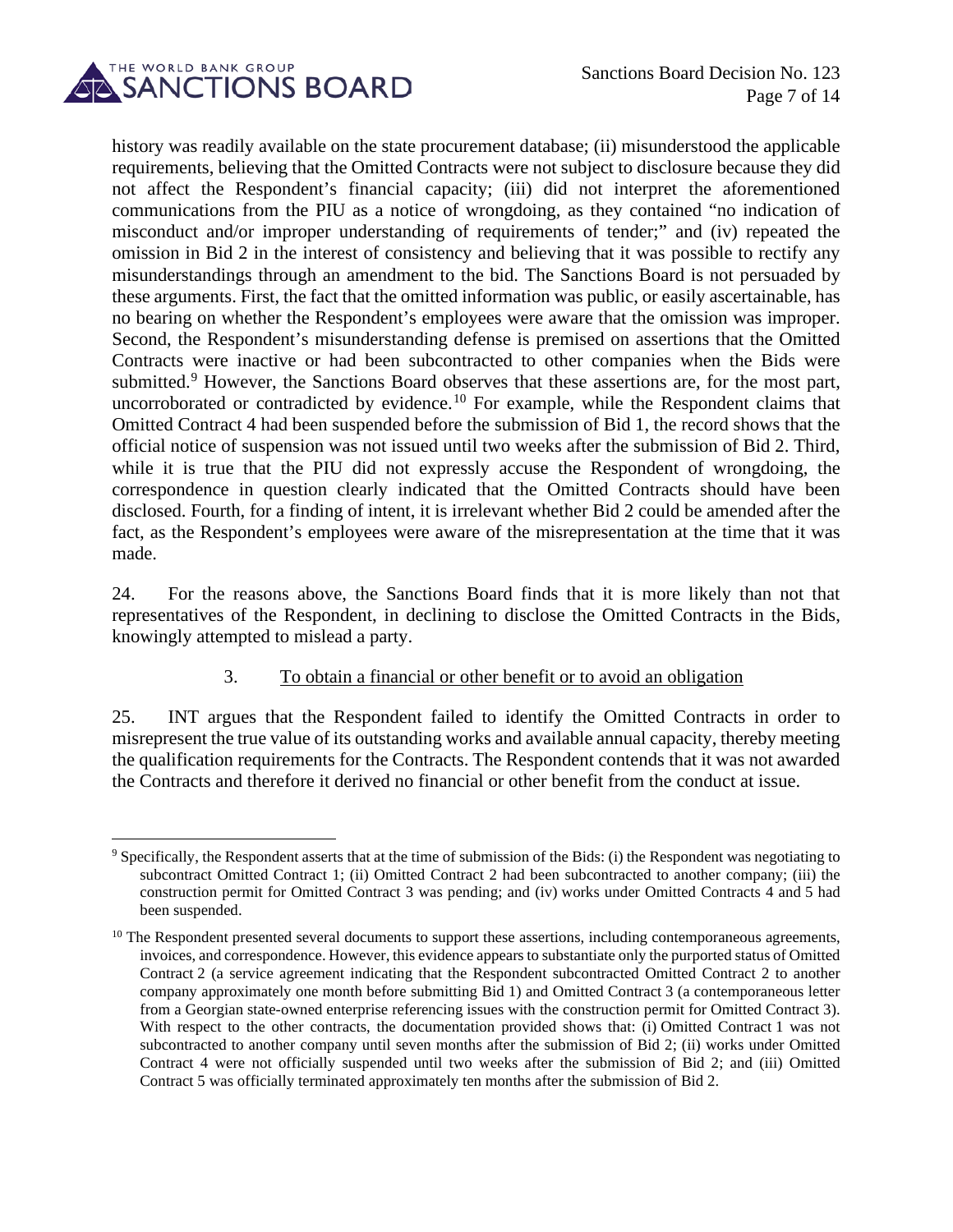

26. The Sanctions Board has consistently held that, where the record indicates that a misrepresentation was made in response to a tender requirement, the intent to obtain a benefit or avoid an obligation may be inferred.<sup>[11](#page-7-0)</sup> Here, as discussed at Paragraph 17 above, the bidding documents expressly instructed bidders to list their ongoing contractual obligations in Form CCC as proof of qualification and available annual capacity to perform the Contracts. The Sanctions Board observes that the Respondent's improper exclusion of the Omitted Contracts from the Bids and respective Forms CCC was directly related to these stipulations – which is sufficient to demonstrate the requisite intent. While the Respondent ultimately failed to secure the Contracts, the applicable definition of fraudulent practice does not require a showing that the desired benefit actually materialized.<sup>[12](#page-7-1)</sup>

27. In these circumstances, the Sanctions Board finds that it is more likely than not that the Respondent's staff made the misrepresentations in question in order to meet the qualification requirements and obtain a financial or other benefit – i.e., the Contracts.

### **B. The Respondent's Liability for the Acts of Its Employees**

28. The Sanctions Board has consistently found that an employer can be found liable for the acts of its employees under the doctrine of respondeat superior, considering in particular whether the employees acted within the course and scope of their employment, and were motivated, at least in part, by the intent of serving their employer.<sup>[13](#page-7-2)</sup> In the present case, the record supports a finding that the Respondent's staff engaged in fraudulent practices in accordance with the scope of their respective duties and with the purpose of serving the interests of the company. For instance, evidence shows that the misrepresentations at issue were made in order to satisfy the tender requirements of the Contracts, for the benefit of the Respondent. In addition, the Respondent submits that the only individual responsible for this conduct was a procurement officer "whose obligation it was to prepare and submit the tender documentation" (the "Procurement Officer"). This assertion further supports a conclusion that the Respondent's staff was acting within the course and scope of its employment. There is no indication in the record that any employees, including the Procurement Officer, acted for any purpose other than serving the Respondent. Moreover, the Respondent does not present, and the record does not provide any basis for, a rogueemployee defense. Thus, the Sanctions Board finds the Respondent liable for the fraudulent practices carried out by its employees.

<span id="page-7-0"></span><sup>&</sup>lt;sup>11</sup> See, e.g., Sanctions Board Decision No. 74 (2014) at para. 29; Sanctions Board Decision No. 83 (2015) at para. 52; Sanctions Board Decision No. 88 (2016) at para. 37; Sanctions Board Decision No. 92 (2017) at para. 72; Sanctions Board Decision No. 99 (2017) at paras. 23-25; Sanctions Board Decision No. 106 (2017) at paras. 25- 27; Sanctions Board Decision No. 114 (2018) at paras. 41-42; Sanctions Board Decision No. 120 (2019) at para. 41.

<span id="page-7-1"></span><sup>&</sup>lt;sup>12</sup> Cf., e.g., Sanctions Board Decision No. 86 (2016) at para. 39; Sanctions Board Decision No. 98 (2017) at paras. 48-49.

<span id="page-7-2"></span><sup>&</sup>lt;sup>13</sup> See, e.g., Sanctions Board Decision No. 55 (2013) at paras. 51-52, 55; Sanctions Board Decision No. 61 (2013) at para. 30.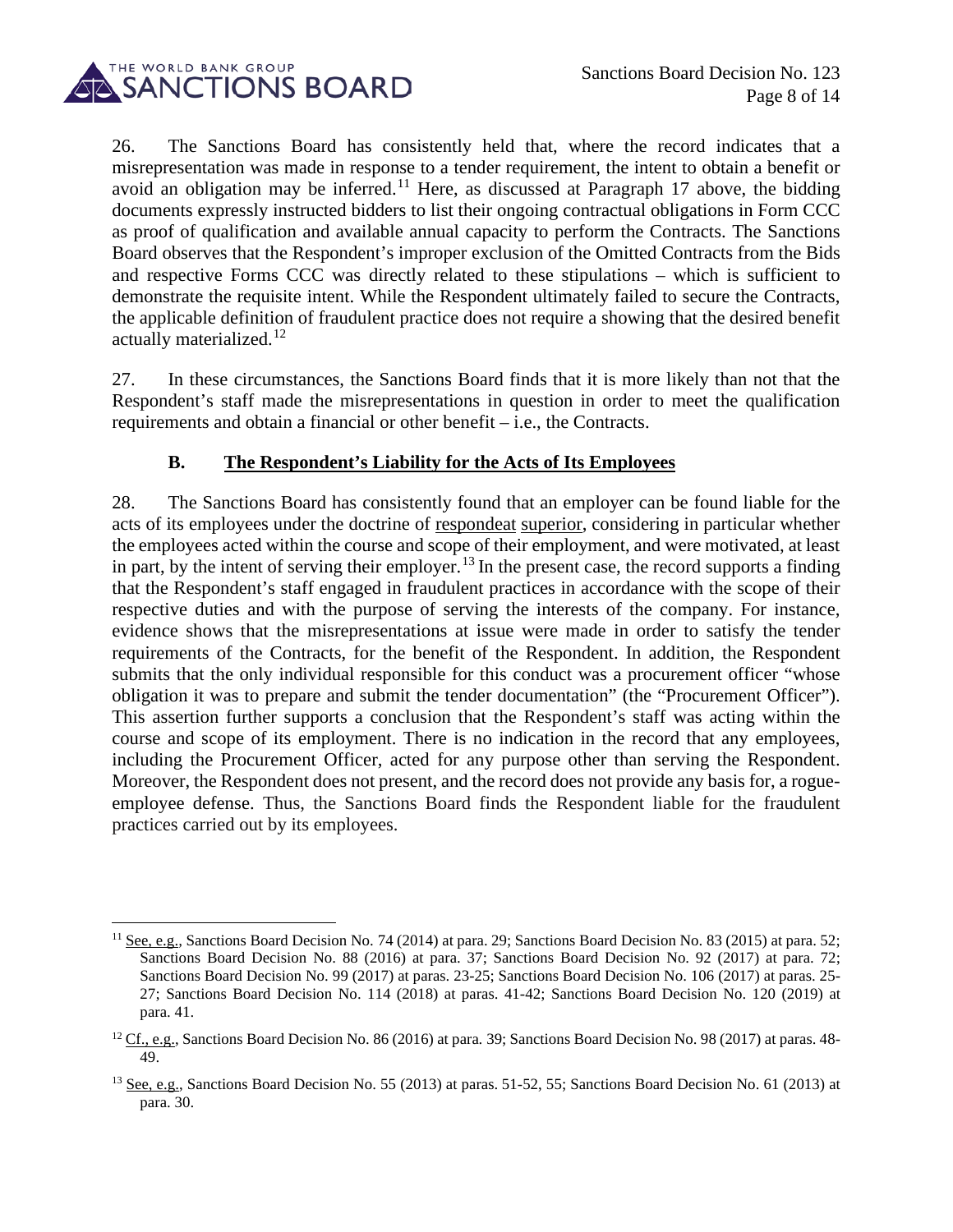

# **C. Sanctioning Analysis**

#### 1. General framework for determination of sanctions

29. Where the Sanctions Board determines that it is more likely than not that a respondent engaged in a sanctionable practice, Section III.A, sub-paragraph 8.01(ii) of the Sanctions Procedures requires the Sanctions Board to select and impose one or more appropriate sanctions from the range of possible sanctions identified in Section III.A, sub-paragraph 9.01. The range of sanctions set out in Section III.A, sub-paragraph 9.01 includes: (a) reprimand, (b) conditional nondebarment, (c) debarment, (d) debarment with conditional release, and (e) restitution. As stated in Section III.A, sub-paragraph 8.01(ii) of the Sanctions Procedures, the Sanctions Board is not bound by the SDO's recommendations.

30. As reflected in Sanctions Board precedent, the Sanctions Board considers the totality of the circumstances and all potential aggravating and mitigating factors to determine an appropriate sanction.<sup>[14](#page-8-0)</sup> The choice of sanction is not a mechanistic determination, but rather a case-by-case analysis tailored to the specific facts and circumstances presented in each case.<sup>[15](#page-8-1)</sup>

31. The Sanctions Board is required to consider the types of factors set forth in Section III.A, sub-paragraph 9.02 of the Sanctions Procedures, which provides a non-exhaustive list of considerations. In addition, the Sanctions Board refers to the factors and principles set out in the World Bank Sanctioning Guidelines (the "Sanctioning Guidelines"). While the Sanctioning Guidelines themselves state that they are not intended to be prescriptive in nature, they provide guidance as to the types of considerations potentially relevant to a sanctions determination. The Sanctioning Guidelines further suggest potentially applicable ranges of increases or decreases from a proposed base sanction of debarment with the possibility of conditional release after a minimum period of three years.

32. Where the Sanctions Board imposes a sanction on a respondent, it may also, pursuant to Section III.A, sub-paragraph 9.04(b) of the Sanctions Procedures, impose appropriate sanctions on any Affiliate of the respondent.

### 2. Factors considered in the present case

### a. Severity of the misconduct

33. *Repeated pattern of conduct*: Section III.A, sub-paragraph 9.02(a) of the Sanctions Procedures requires the Sanctions Board to consider the severity of the misconduct in determining the appropriate sanction. Section IV.A.1 of the Sanctioning Guidelines identifies a repeated pattern of conduct as an example of severity. In past cases, the Sanctions Board applied aggravation on this basis where respondents engaged in the same misrepresentation in separate bids, relating to

<span id="page-8-0"></span><sup>&</sup>lt;sup>14</sup> See, e.g., Sanctions Board Decision No. 40 (2010) at para. 28.

<span id="page-8-1"></span><sup>&</sup>lt;sup>15</sup> See Sanctions Board Decision No. 44 (2011) at para. 56.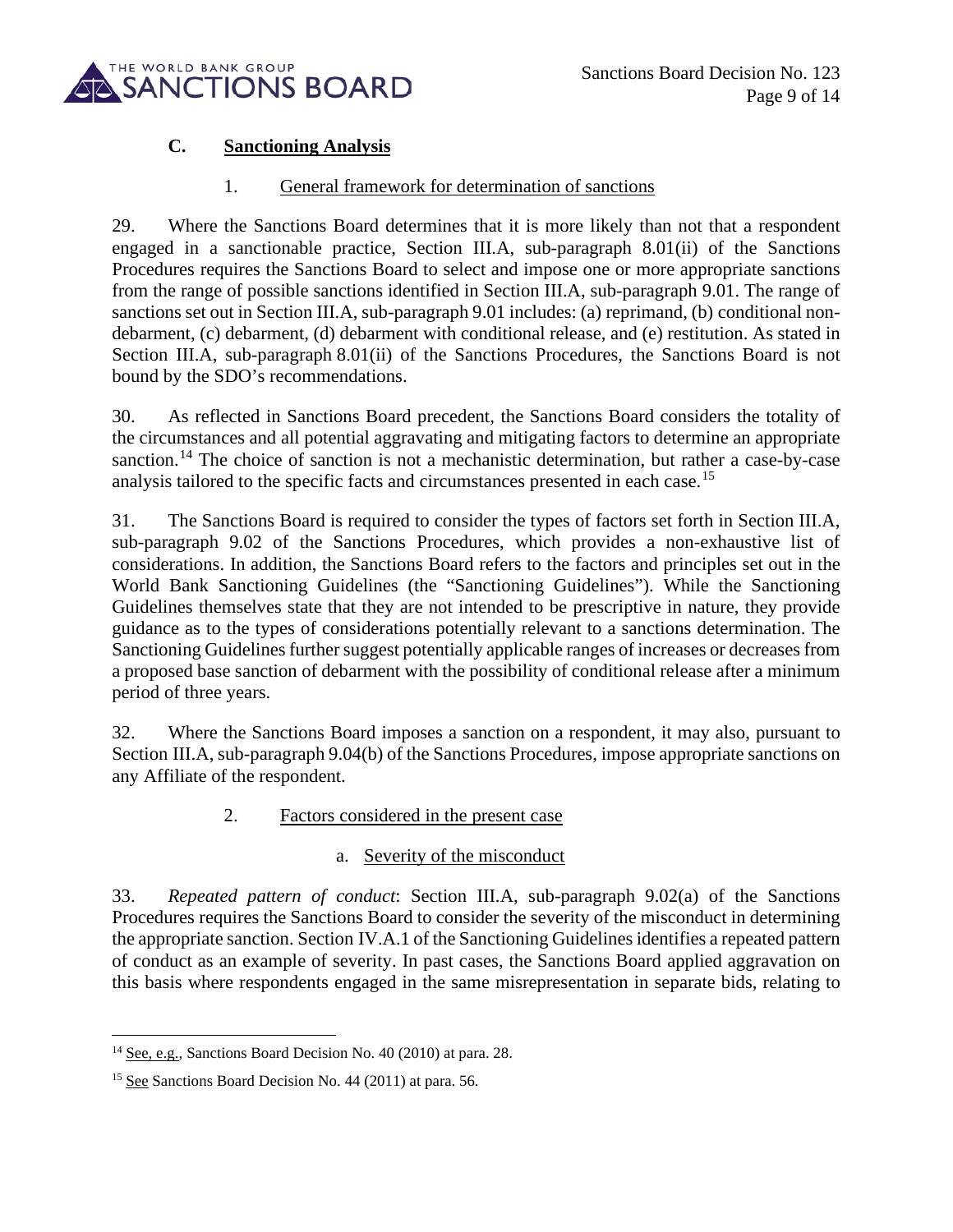

different contracts and projects, over a period of time.<sup>[16](#page-9-0)</sup> By contrast, the Sanctions Board has declined to apply aggravation where a misrepresentation made in multiple bids, relating to the same project, was found to constitute a single course of action.<sup>[17](#page-9-1)</sup> Here, the Respondent was found liable for a misrepresentation made in two separate Bids. While the Bids related to different Contracts and Projects, the record supports a conclusion that the Respondent's conduct constituted a single course of action. In particular, the Sanctions Board observes that the Respondent failed to disclose the same information, in response to identical requirements, in Bids submitted to the same PIU and in close time proximity. In these circumstances, the Sanctions Board finds that aggravation is not warranted.

#### b. Minor role in the misconduct

34. Section III.A, sub-paragraph 9.02(e) of the Sanctions Procedures provides for mitigation where a respondent played a minor role in the misconduct. Section V.A of the Sanctioning Guidelines proposes that this factor be applied "if no individual with decision-making authority participated in, condoned, or was willfully ignorant of the misconduct." The Sanctions Board has declined to apply mitigation on this basis where the record showed that employees with at least some level of decision-making authority participated in the sanctionable practice,<sup>[18](#page-9-2)</sup> and where the respondent failed to affirmatively show that no employees with decision-making powers were involved.[19](#page-9-3) In the present case, the Respondent requests mitigation for minor role, arguing that the Procurement Officer acted "alone, without any consultation with the management or other decision-making authorities." INT opposes mitigation on this basis. The Sanctions Board observes that the Respondent has not provided any evidence to corroborate its assertions. On the contrary,

<span id="page-9-0"></span> $16$  See, e.g., Sanctions Board Decision No. 60 (2013) at para. 122 (applying aggravation where respondents omitted to disclose their relationship with a procurement agent in nine separate bids relating to different Bank-financed projects and contracts over several years); Sanctions Board Decision No. 72 (2014) at para. 56 (applying aggravation where respondents misrepresented the amount of commissions paid to an agent under two separate agency agreements in two bids, submitted more than two months apart, relating to contracts under different projects).

<span id="page-9-1"></span><sup>&</sup>lt;sup>17</sup> See, e.g., Sanctions Board Decision No. 79 (2015) at para. 39 (declining to apply aggravation where a respondent included the same false documents in several bid packages under the same project, which bid packages appeared to have been prepared by the respondent in a single course of action before the bids were submitted in two batches in the same week); Sanctions Board Decision No. 117 (2019) at para. 33 (declining to apply aggravation where a respondent twice submitted the same set of false documents that related to the same bidding requirement under two related contracts under the same project); Sanctions Board Decision No. 120 (2019) at para. 50 (declining to apply aggravation for repetition where the respondent submitted a set of several falsified documents in connection with two different bids under the same project).

<span id="page-9-2"></span><sup>&</sup>lt;sup>18</sup> See, e.g., Sanctions Board Decision No. 106 (2017) at para. 38 (declining to apply mitigation where the record reflected the involvement of an assistant manager who prepared the bid as part of small team and was overseen by the respondent firm's deputy general manager; finding that "these employees, more likely than not, held some decision-making authority in the organization").

<span id="page-9-3"></span><sup>&</sup>lt;sup>19</sup> See, e.g., Sanctions Board Decision No. 71 (2014) at para. 91 (declining to apply mitigation where the respondent failed to meet its "burden to show affirmatively that no one with decision-making authority participated in, condoned, or was willfully ignorant of the misconduct"); Sanctions Board Decision No. 79 (2015) at para. 41 (declining to apply mitigation where "the record provides no basis to conclude that the [p]roject [m]anager, whose participation in the misconduct is undisputed, lacked decision-making authority").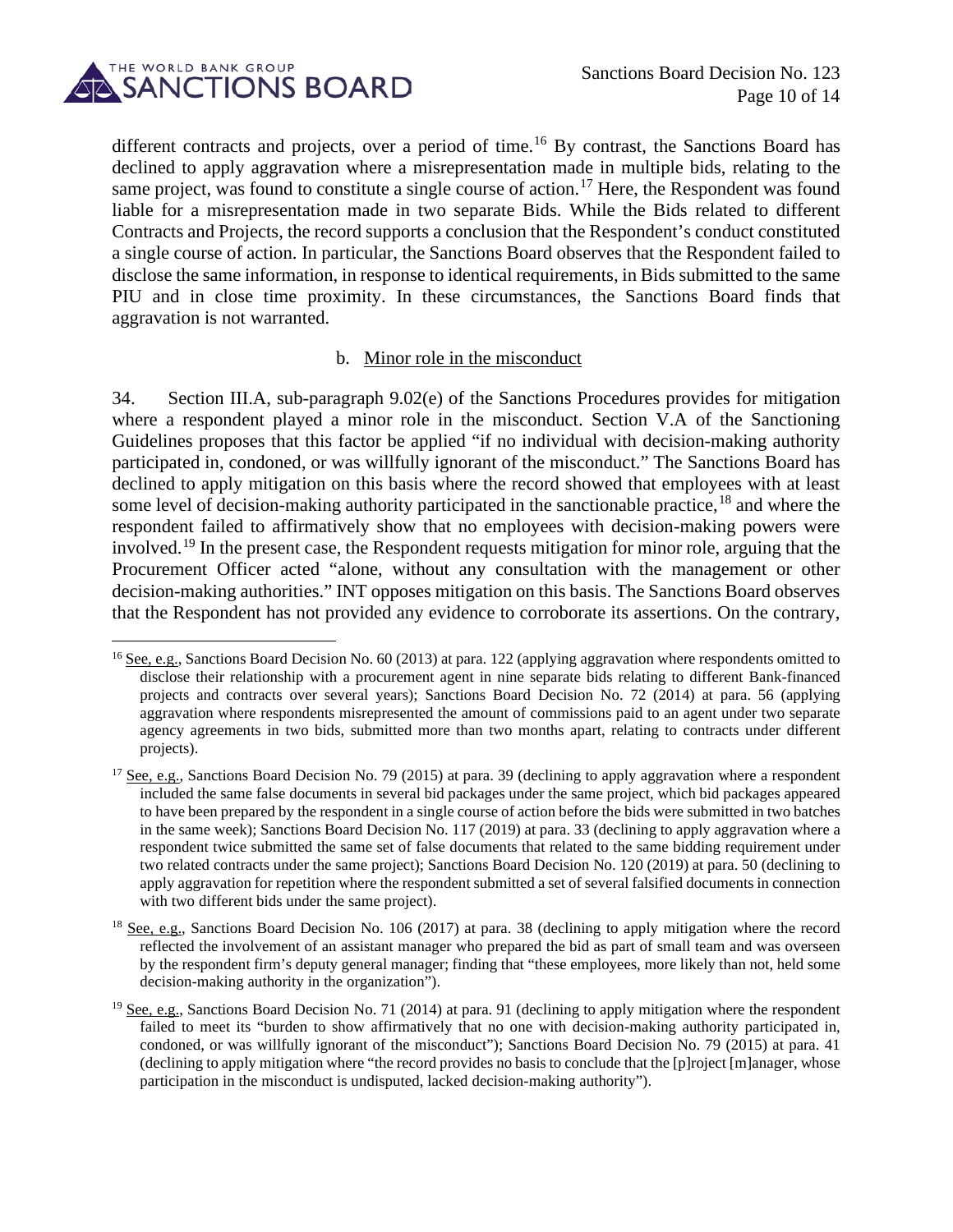

the Respondent appears to undermine its own argument, by indicating in the Response that the Procurement Officer had the "authority to act alone" and was "in charge of procurement process" at the time of the misconduct. These statements suggest that this individual had at least some level of decision-making authority when engaging in the fraudulent practices at issue. Therefore, consistent with precedent, and based on the totality of the record – including the Respondent's own assertions – the Sanctions Board declines to apply mitigation on these grounds.

#### c. Voluntary corrective action

35. Section III.A, sub-paragraph 9.02(e) of the Sanctions Procedures provides for mitigation where the respondent took voluntary corrective action. Section V.B of the Sanctioning Guidelines identifies several examples of voluntary corrective actions that may warrant mitigation, with the timing, scope, and/or quality of those actions to be considered as potential indicia of the respondent's genuine remorse and intention to reform. A respondent bears the burden of presenting evidence to substantiate any claimed voluntary corrective action.<sup>[20](#page-10-0)</sup>

36. *Internal action against responsible individuals*: Section V.B.2 of the Sanctioning Guidelines states that mitigation may be appropriate where "[m]anagement takes all appropriate measures to address the misconduct engaged in on its behalf, including taking appropriate disciplinary and/or remedial steps with respect to the relevant employee, agent, or representative." The Sanctioning Guidelines add that "[t]he timing of the action may indicate the degree to which it reflects genuine remorse and intention to reform, or a calculated step to reduce the severity of the sentence." The Sanctions Board has previously declined to apply mitigation where the record was insufficient to demonstrate that the respondent took timely and appropriate disciplinary action in response to the misconduct.<sup>[21](#page-10-1)</sup> In this case, the Respondent submits that the Procurement Officer's "authority to act alone [was] terminated" after INT issued the show-cause letter, and that he is no longer "in charge of procurement process." In support of this assertion, the Respondent submits a brief document whereby its director "commands" the constitution of a procurement committee, as well as the termination of the Procurement Officer's unilateral decision-making authority "regarding procurement related issues" (the "Director's Order"). INT does not specifically address this sanctioning factor. The Sanctions Board finds that the Respondent's asserted internal action lacks sufficient documentary support and, in any event, would not constitute an adequate response to the misconduct at issue. Therefore, no mitigation is warranted on this basis.

<span id="page-10-0"></span><sup>&</sup>lt;sup>20</sup> See, e.g., Sanctions Board Decision No. 106 (2017) at para. 39.

<span id="page-10-1"></span><sup>&</sup>lt;sup>21</sup> See, e.g., Sanctions Board Decision No. 44 (2011) at paras. 71-72 (finding that the record did not show whether the asserted staff reassignment was a demotion in response to the misconduct at issue, and that this action supposedly took place several months after the respondent first "learned of the problem"); Sanctions Board Decision No. 56 (2013) at paras. 65-66 (finding that the record did not show that the asserted terminations were executed timely and in response to the misconduct); Sanctions Board Decision No. 106 (2017) at para. 41 (finding that the asserted disciplinary counseling lacked documentary support, that the asserted staff reassignment took place more than two years after the staff first met with INT and one year after the show cause letter, and that the record was inconclusive as to whether the reassignments constituted disciplinary action).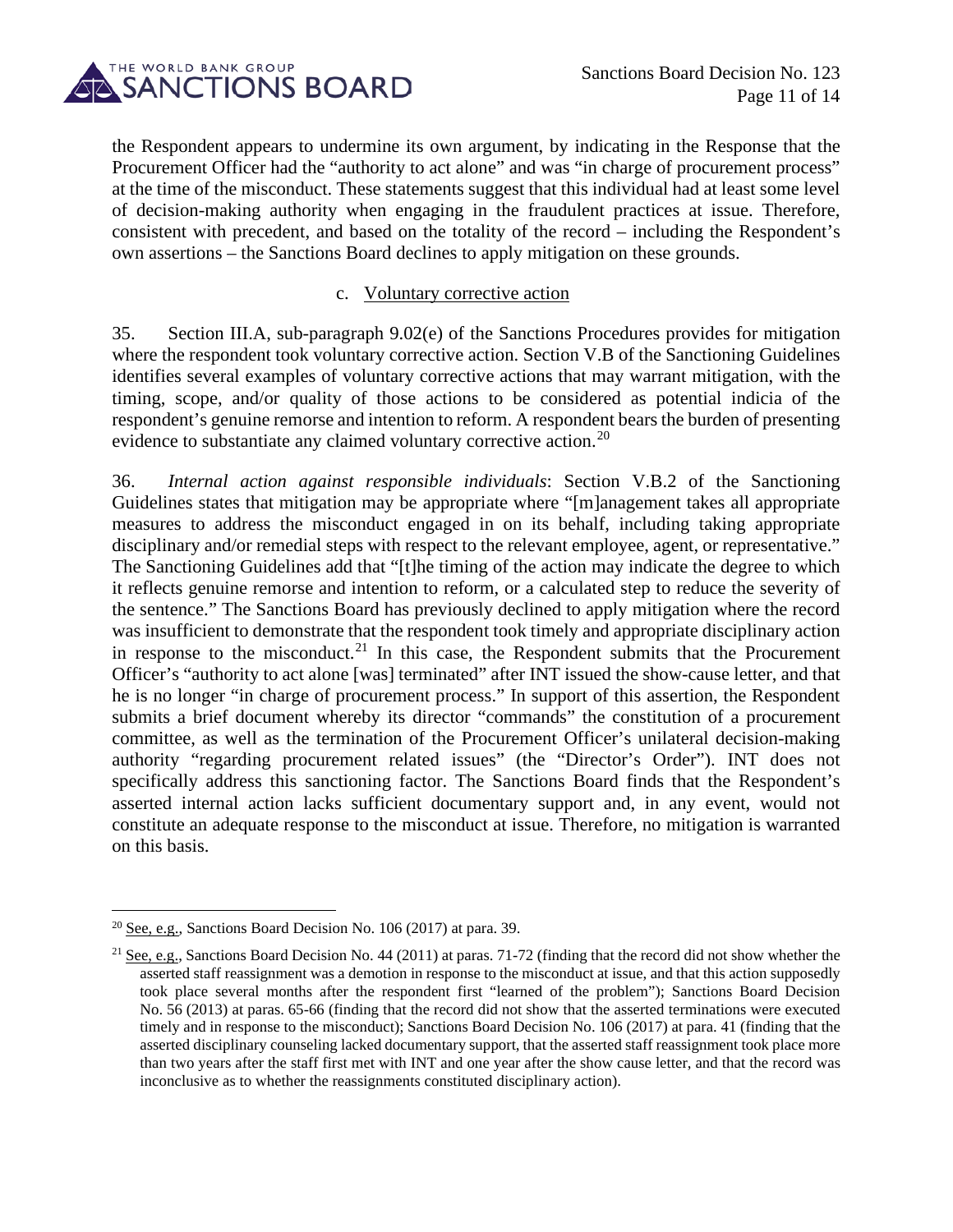

37. *Effective compliance program*: Section V.B.3 of the Sanctioning Guidelines states that mitigation may be appropriate where the record shows a respondent's "[e]stablishment or improvement, and implementation of a corporate compliance program." The Sanctions Board has previously declined to apply mitigation where the record contained no evidence that the respondent had in fact implemented compliance measures;<sup>[22](#page-11-0)</sup> or where the evidence did not demonstrate the type of measures that would prevent or address the type of misconduct at issue.<sup>[23](#page-11-1)</sup> Here, the Respondent appears to argue that it has enhanced its internal controls since the alleged misconduct. Specifically, the Respondent states that it has established a procurement committee composed of experienced and qualified procurement managers, and adapted its procurement processes to prevent the occurrence of similar conduct in the future. As evidence of this assertion, the Respondent submits the Director's Order. INT contends that the Respondent should be awarded "no, or else very minimal, mitigation" on this basis, arguing that the purported changes are belated and only superficially address the misconduct at issue, and that there is no evidence regarding the operation of this procurement committee. The Sanctions Board is not persuaded that the Respondent's asserted constitution of a procurement committee is a genuine effort to reform its practices and address the misconduct at issue. In addition, nothing in the record demonstrates that this committee was in fact implemented and took steps effectively to prevent future offenses. For these reasons, the Sanctions Board declines to apply any mitigation.

#### d. Cooperation

38. *Voluntary restraint*: Section III.A, sub-paragraph 9.02(e) of the Sanctions Procedures provides for mitigation where a respondent "cooperated in the investigation or resolution of the case." As an example of cooperation, Section V.C.4 of the Sanctioning Guidelines identifies a respondent's voluntary restraint from bidding on Bank-financed tenders pending the outcome of an investigation. In past cases, the Sanctions Board's decision to apply or deny mitigation on these grounds has depended on whether or not the respondents' asserted voluntary restraint was corroborated by relevant evidence.<sup>[24](#page-11-2)</sup> Here, the Respondent submits that it has refrained from bidding on any Bank-financed contracts since receiving INT's show-cause letter. INT does not specifically address this sanctioning factor. Observing that the Respondent has failed to present any evidence to corroborate its assertions, the Sanctions Board declines to accord any mitigation.

<span id="page-11-0"></span><sup>&</sup>lt;sup>22</sup> See, e.g., Sanctions Board Decision No. 45 (2011) at para. 74 (finding no basis to apply mitigation for the respondent's asserted willingness to pursue corporate measures, absent evidence of actual implementation); Sanctions Board Decision No. 85 (2016) at para. 44 (declining to apply mitigation where the record does not contain evidence of the respondent's asserted anti-bribery policy and related internal rules).

<span id="page-11-1"></span><sup>&</sup>lt;sup>23</sup> See Sanctions Board Decision No. 65 (2014) at para. 77; Sanctions Board Decision No. 69 (2014) at para. 39.

<span id="page-11-2"></span> $24$  See Sanctions Board Decision No. 73 (2014) at para. 50 (denying mitigation where the respondent did not provide evidence of a policy or practice of voluntary restraint); Sanctions Board Decision No. 102 (2017) at para. 80 (applying mitigation where the respondent provided contemporaneous evidence of its withdrawal from nine bids).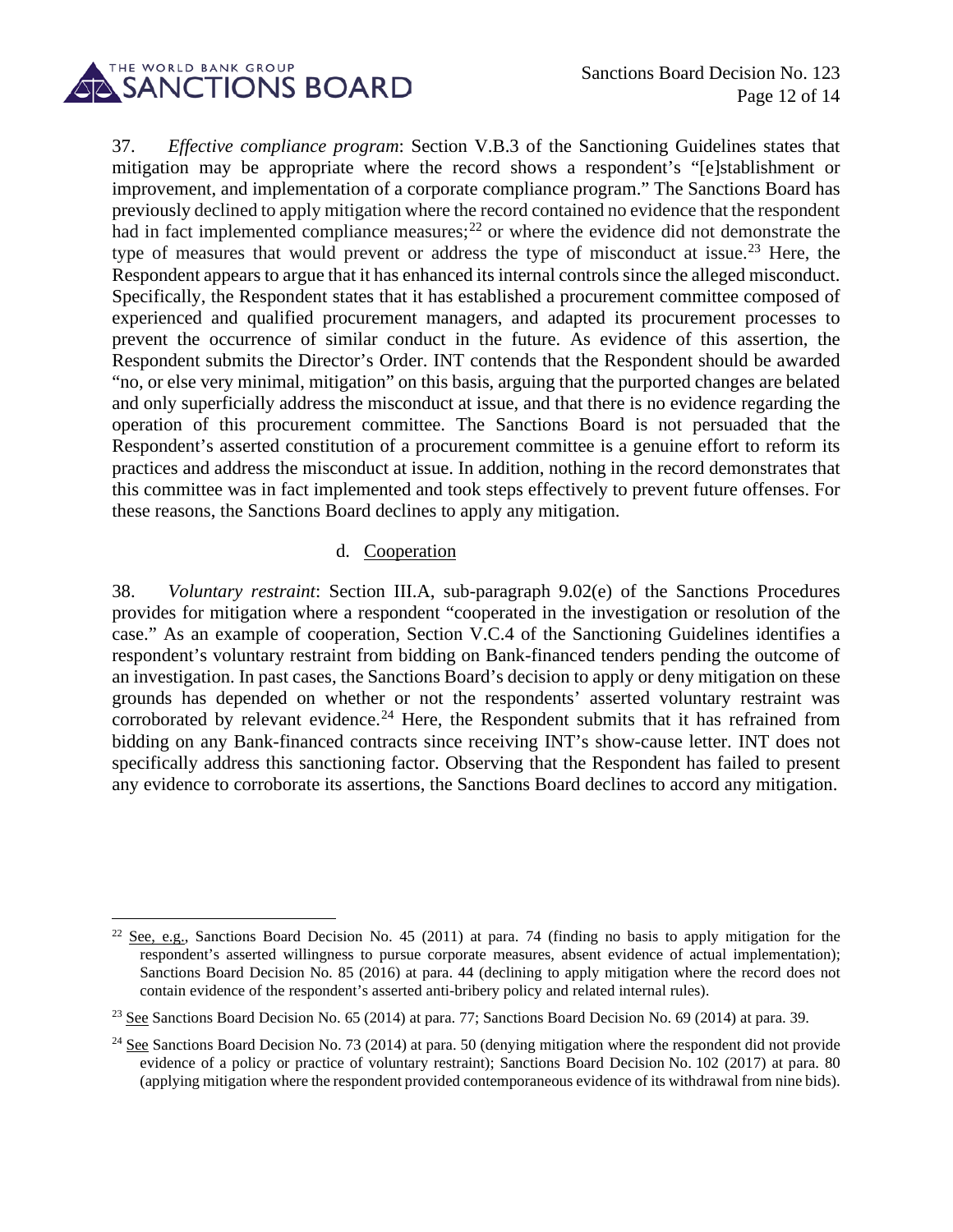

#### e. Period of temporary suspension

39. Pursuant to Section III.A, sub-paragraph 9.02(h) of the Sanctions Procedures, the Sanctions Board takes into account the Respondent's period of temporary suspension. The Respondent has been suspended since the issuance of the Notice on April 23, 2019.

#### f. Other considerations

40. *Absence of aggravating factors*: Under Section III.A, sub-paragraph 9.02(i) of the Sanctions Procedures, the Sanctions Board may consider "any other factor" that it "reasonably deems relevant to the sanctioned party's culpability or responsibility in relation to the [s]anctionable [p]ractice." The Sanctions Board has consistently held that the absence of aggravating factors – such as harm to the project or to public safety and welfare – is generally a neutral fact that does not warrant mitigation.<sup>[25](#page-12-0)</sup> In this case, the Respondent requests mitigation based on the "absence of aggravating factors" and specifically asserts that its actions caused no harm to public safety and welfare. INT opposes mitigation on these grounds. Consistent with precedent, the Sanctions Board declines to apply any mitigating credit for the absence of aggravating factors.

### **D. Determination of Appropriate Sanction**

41. Considering the full record and all the factors discussed above, the Sanctions Board determines that the Respondent, together with any entity that is an Affiliate directly or indirectly controlled by the Respondent,<sup>[26](#page-12-1)</sup> shall be, and hereby declares that it is, ineligible to (i) be awarded or otherwise benefit from a Bank-financed contract, financially or in any other manner;<sup>[27](#page-12-2)</sup> (ii) be a nominated sub-contractor, consultant, manufacturer or supplier, or service provider<sup>[28](#page-12-3)</sup> of an otherwise eligible firm being awarded a Bank-financed contract; and (iii) receive the proceeds of any loan made by the Bank or otherwise participate further in the preparation or implementation of any Bank-Financed Projects, provided, however, that after a minimum period of ineligibility of three (3) years beginning from the date of this decision, the Respondent may be released from ineligibility only if it has, in accordance with Section III.A, sub-paragraph 9.03 of the Sanctions

<span id="page-12-0"></span><sup>&</sup>lt;sup>25</sup> See, e.g., Sanctions Board Decision No. 55 (2013) at paras. 70-72; Sanctions Board Decision No. 71 (2014) at paras. 85-86; Sanctions Board Decision No. 73 (2014) at para. 45; Sanctions Board Decision No. 95 (2017) at para. 55; Sanctions Board Decision No. 106 (2017) at para. 48.

<span id="page-12-1"></span> $26$  The Sanctions Board did not make any findings as to which entities, if any, are controlled Affiliates.

<span id="page-12-2"></span> $^{27}$  A respondent's ineligibility to be awarded a contract includes, without limitation (i) applying for pre-qualification, expressing interest in a consultancy, and bidding, either directly or as a nominated sub-contractor, nominated consultant, nominated manufacturer or supplier, or nominated service provider, in respect of such contract, and (ii) entering into an addendum or amendment introducing a material modification to any existing contract. Sanctions Procedures at Section III.A, sub-paragraph 9.01(c)(i), n.14.

<span id="page-12-3"></span><sup>&</sup>lt;sup>28</sup> A nominated sub-contractor, nominated consultant, nominated manufacturer or supplier, or nominated service provider (different names are used depending on the particular bidding document) is one which has been: (i) included by the bidder in its pre-qualification application or bid because it brings specific and critical experience and know-how that allow the bidder to meet the qualification requirements for the particular bid; or (ii) appointed by the Borrower. Sanctions Procedures at Section III.A, sub-paragraph  $9.01(c)$ (ii), n.15.